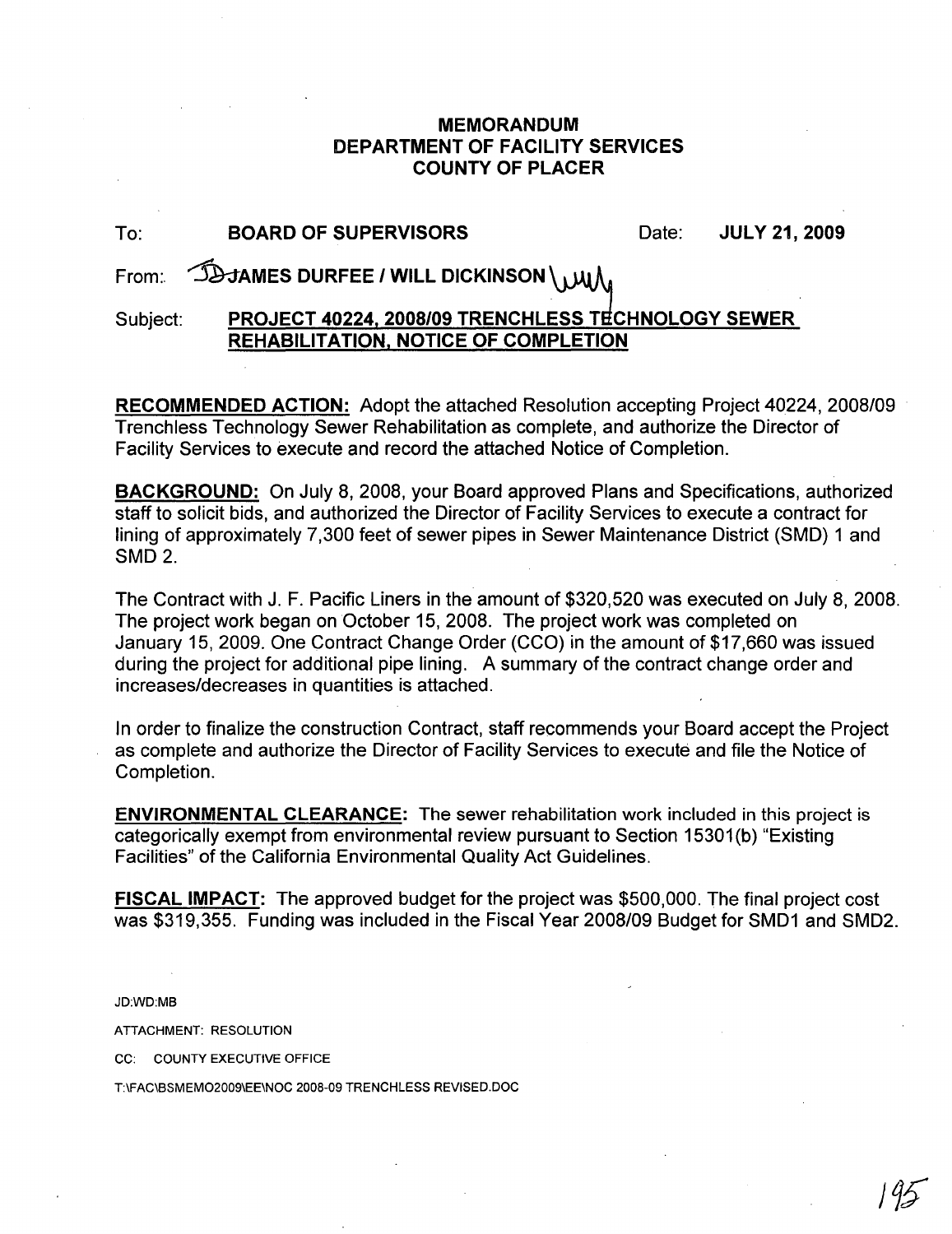# **Before the Board of Supervisors County of Placer, State of California**

In the matter of: A RESOLUTION ACCEPTING PROJECT 40224, 2008/09 TRENCHLESS TECHNOLOGY SEWER REHABILITATION AS COMPLETE AND AUTHORIZING THE DIRECTOR OF FACILITY SERVICES TO EXECUTE AND RECORD THE ATTACHED NOTICE OF COMPLETION

Resol. \_ Ord. . First Reading, \_

The following **RESOLUTION** was duly passed by the Board of Supervisors of the

County of Placer at a regular meeting held \_\_\_\_\_\_\_\_\_\_\_\_\_\_\_\_\_\_\_\_\_\_\_\_\_\_\_\_\_\_\_\_, by the

following vote on roll call:

Ayes:

Noes:

Absent:

Signed and approved by me after its passage.

Chairman, Board of Supervisors

Attest:

Clerk of said Board

BE IT RESOLVED by the Board of Supervisors, County of Placer, State of California, that Project *40224,2008/09* Trenchless Technology Sewer Rehabilitation, is hereby accepted and complete.

BE IT FURTHER RESOLVED that the Director of Facility Services is hereby authorized to execute the attached Notice of Completion on behalf of the Board of Supervisors and the County of Placer and cause the same to be recorded.

ATTACHMENTS: NOTICE OF COMPLETION SUPPLEMENTAL INFORMATION SHEET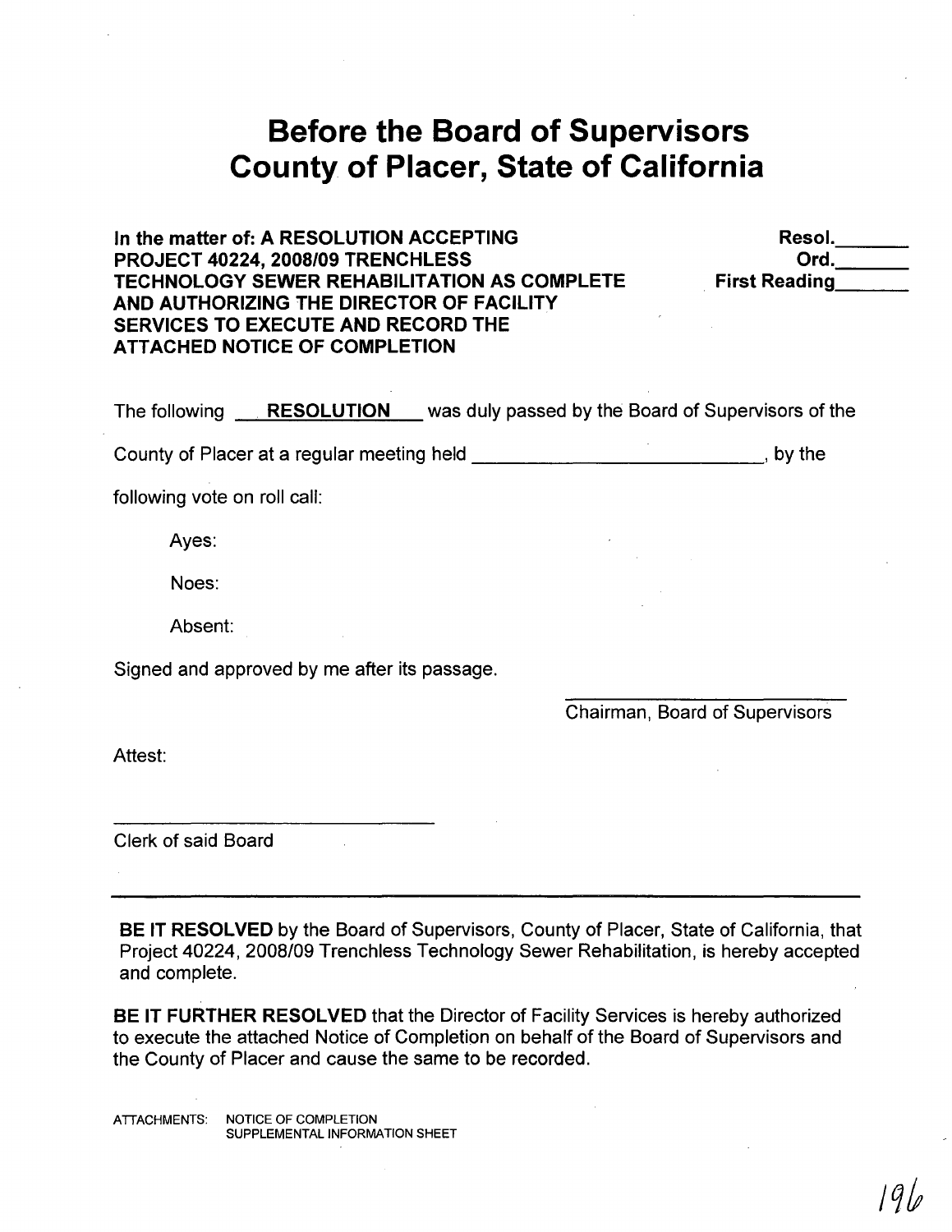#### Recording requested by:

Facility Services Environmental Engineering Division When recorded return to: Laura Miller Placer County Department of Facility Services 11476 C Ave. Auburn, CA 95603

#### NOTICE OF COMPLETION (RES. NO. )

## Project Name: Project 40224, 2008/09 Trenchless Technology Sewer Rehabilitation

NOTICE IS HEREBY GIVEN, pursuant to California Civil Code Section 3093, that the following Contractor, to wit:

## J.F. Pacific Liners 70 Union Way Vacaville CA. 95687

performed and completed, for the County of Placer, State of California, the following contract, structure or work of improvement, to wit:

#### Project 40224, 2008/09 Trenchless Technology Sewer Rehabilitation

The facilities are owned by the County of Placer Sewer Maintenance District 1 and Sewer Maintenance District 2 in fee. Said work was accepted on  $\sim$  2009.

Executed this day of 2009, at Auburn, California. I declare under penalty of perjury that the foregoing is true and correct.

> JAMES DURFEE, DIRECTOR DEPARTMENT OF FACILITY SERVICES COUNTY OF PLACER

#### STATE OF CALIFORNIA )ss COUNTY OF PLACER )

On before me Dianna Baird, Notary Public, personally appeared , proved to me on the basis of satisfactory evidence to be the person whose name is subscribed to the within instrument and acknowledged to me that he executed the same in his authorized capacity, and that by his signature on the instrument the person or the entity upon behalf of which the person acted, executed the instrument.

I certify under PENALTY OF PERJURY under the laws of the State of California that the foregoing paragraph is true and correct.

WITNESS my hand and official seal.

Dianna Baird